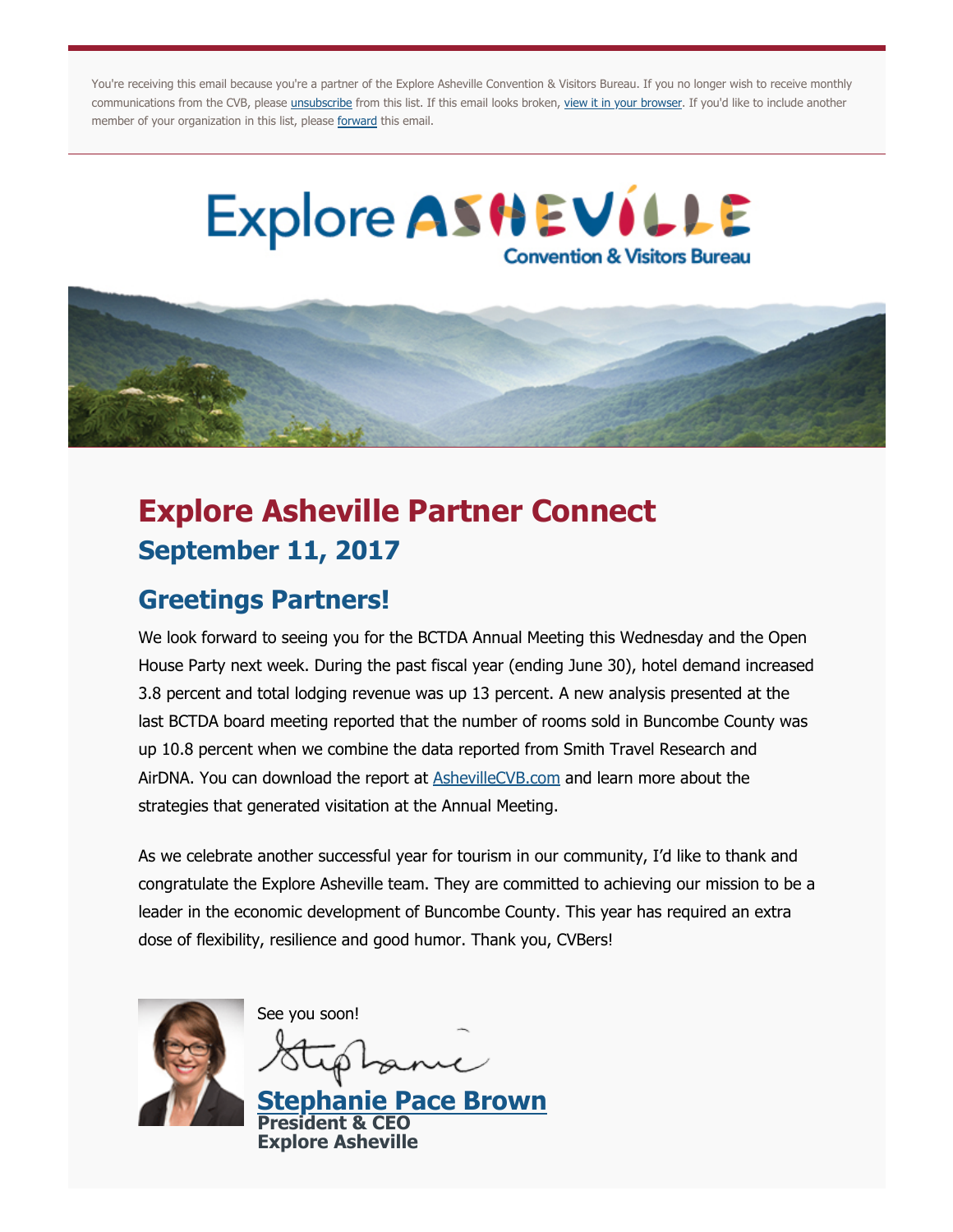## **~ UPCOMING EVENTS ~**

### **BCTDA 2017 Annual Meeting**

**Wednesday, September 13, 2017, 3:00 - 6:00 p.m. Check-in at 2: 30 p.m. | Program begins at 3:00 p.m. Country Club at The Omni Grove Park Inn, 290 Macon Avenue**  Registration is at capacity. If you registered for the event and your plans have changed, please [let us know](mailto:pkappes@exploreasheville.com) so we can notify partners on the wait list.

\*\*\*Parking is recommended at the Sports Complex, and shuttles are available for transport to the Country Club. Parking is free for the first 3 hours. Click [here](http://asheville.dmplocal.com/main/index.php?action=t&tag=here&id=1533&viewers_email=pkappes@exploreasheville.com&dest=http%3A%2F%2Fwww.ashevillecvb.com%2Fwp-content%2Fuploads%2FCVB-event-Parking-Map.pdf) for a map of the property.\*\*\*

### **Explore Asheville Open House**

#### **Wednesday, September 20, 2017, 3:00 - 6:00 p.m. Explore Asheville CVB, 27 College Place**

The Explore Asheville team is excited to invite you for a tour of our new office at 27 College Place! Network with staff and our new neighbor organizations, Asheville Independent Restaurant Association (AIR) and the Asheville Buncombe Regional Sports Commission. Join us for a fun afternoon of networking at the new Explore Asheville Headquarters! Light refreshments provided. RSVP [today!](http://asheville.dmplocal.com/main/index.php?action=t&tag=http%3A%2F%2Fwww.ashevillecvb.com%2Fevent%2Fexplore-asheville-open-house%2F&id=1533&viewers_email=pkappes@exploreasheville.com&dest=http%3A%2F%2Fwww.ashevillecvb.com%2Fevent%2Fexplore-asheville-open-house%2F)

#### **Explore Asheville CVB 101 + Extranet Training**

Friday, September 22, 2017, 10:00 - 11:30 a.m Explore Asheville CVB, 27 College Place

Check the calendar on [www.AshevilleCVB.com](http://asheville.dmplocal.com/main/index.php?action=t&tag=http%3A%2F%2Fwww.ashevillecvb.com%2Fupcoming-events%2F&id=1533&viewers_email=pkappes@exploreasheville.com&dest=http%3A%2F%2Fwww.ashevillecvb.com%2Fupcoming-events%2F) for details and to RSVP!

## **Bureau Buzz**

#### **Doors Open on New Explore Asheville Office**

Explore Asheville opened the doors of our new office last week for a Media Preview. Community partners Asheville Independent Restaurant Association (AIR), Asheville Buncombe Regional Sports Commission, Asheville Symphony, Asheville Downtown Association, Asheville Music Professionals, River Arts District Artists and friends helped celebrate the occasion with a toast. Come visit us in the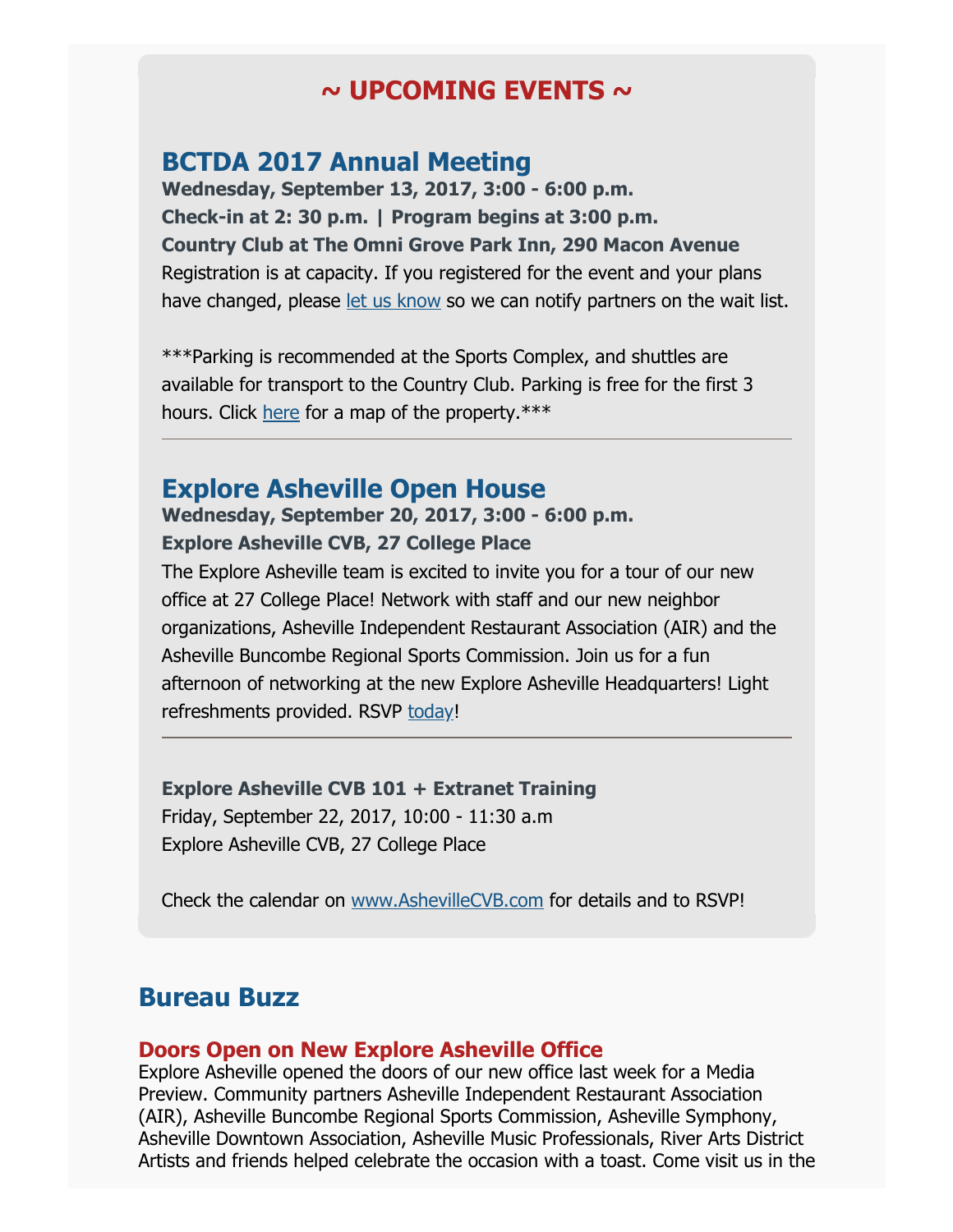new space at our [Open House Party](http://asheville.dmplocal.com/main/index.php?action=t&tag=http%3A%2F%2Fwww.ashevillecvb.com%2Fevent%2Fexplore-asheville-open-house%2F&id=1533&viewers_email=pkappes@exploreasheville.com&dest=http%3A%2F%2Fwww.ashevillecvb.com%2Fevent%2Fexplore-asheville-open-house%2F) on Wednesday, September 20.



#### **Submit Your News and Updates for the Fall Media Tour**

PR Manager Landis Taylor will be hitting the road the week of September 17 for Explore Asheville's annual Fall Media Tour. This year she'll be visiting Columbia, Charleston, Augusta and Atlanta to promote Asheville's fall color season via broadcast appointments. She'll also be meeting with editors, freelance writers and social media influencers to share the news of what is new in the area. Please send any fall updates for your business to [news@exploreasheville.com](mailto:news@exploreasheville.com) by Friday, September 15.

#### **Online Payment Option for Occupancy Tax Remittance**

Buncombe County Finance has launched a convenient new online payment feature for lodging properties to remit monthly occupancy tax payments and reports. Learn more [here.](http://asheville.dmplocal.com/main/index.php?action=t&tag=http%3A%2F%2Fwww.buncombecounty.org%2Fgoverning%2Fdepts%2Fadministration%2Ffinance%2FOccupancyTax.aspx&id=1533&viewers_email=pkappes@exploreasheville.com&dest=http%3A%2F%2Fwww.buncombecounty.org%2Fgoverning%2Fdepts%2Fadministration%2Ffinance%2FOccupancyTax.aspx)

#### **Partner with the Group Sales Team to Secure More Meeting and Motorcoach Business**

Interested in partnering with the Explore Asheville Group Sales team in efforts to secure more meeting and motorcoach group business? Help us show off our city at industry trade shows, client events and FAM tours.

[Visit the Group Sales & Meetings Services page at](http://asheville.dmplocal.com/main/index.php?action=t&tag=full+page+ad&id=1533&viewers_email=pkappes@exploreasheville.com&dest=http%3A%2F%2Fwww.ashevillecvb.com%2Fgroup-sales-and-services%2F) ExploreAshevilleCVB.com to see a list of partner opportunities. Contact Group Sales & Service Coordinator [Leann Swims](mailto:lswims@exploreasheville.com) with questions.



#### **Notable Clips**

The PR team generates significant stories about the Asheville area in national news outlets - here are a few of the most recent clips: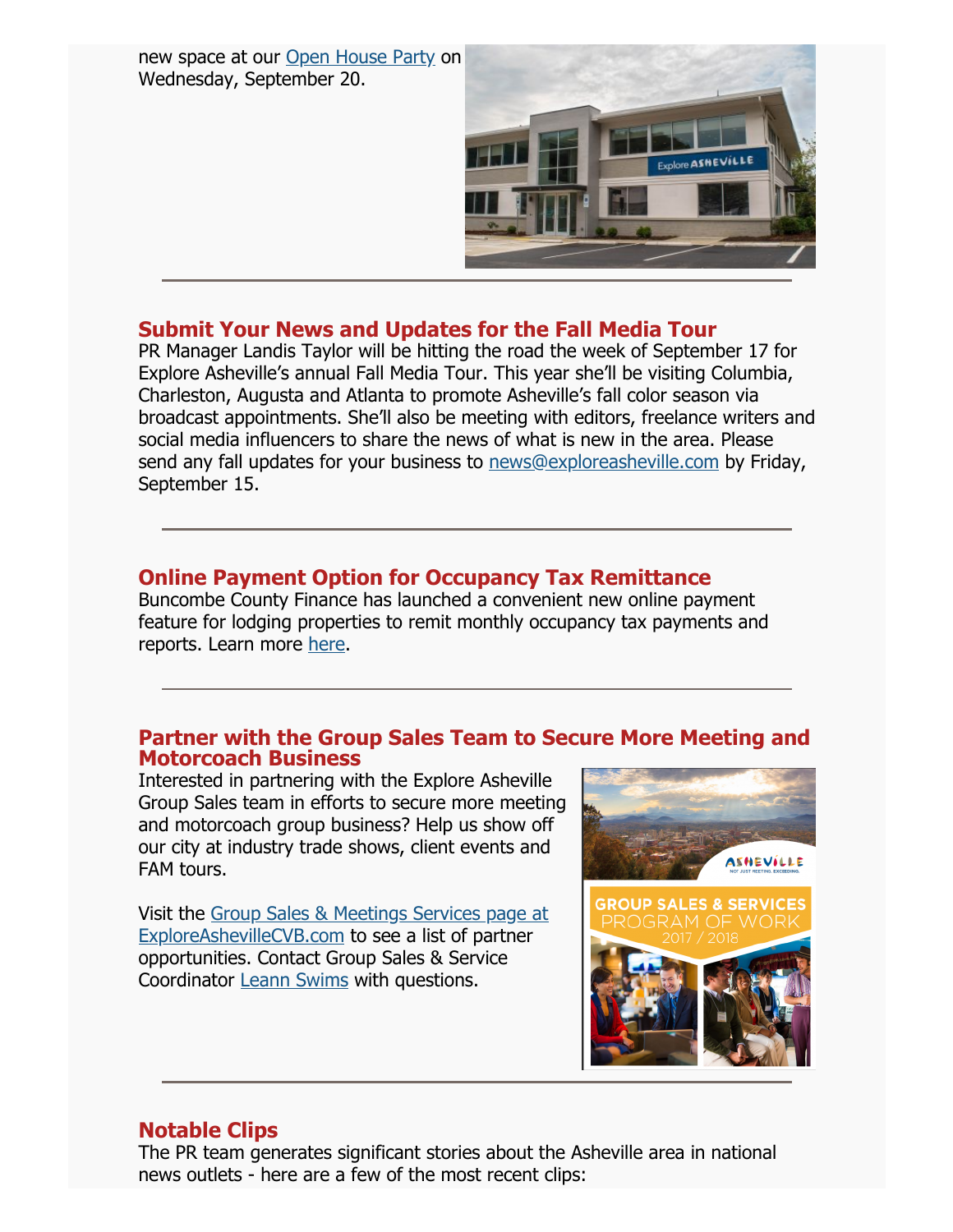Food & Wine | "Katie Button is Bringing Spain's Vermuterías to the U.S." USA Today | "50 States, 50 Standout Sandwiches" Business North Carolina [| "How the River Arts District Accelerates Asheville's](http://asheville.dmplocal.com/main/index.php?action=t&tag=%26ldquo%3BHow+the+River+Arts+District+Accelerates+Asheville%26rsquo%3Bs+Appeal%26rdquo%3B&id=1533&viewers_email=pkappes@exploreasheville.com&dest=http%3A%2F%2Fbusinessnc.com%2Fhow-the-river-arts-district-accelerates-ashevilles-appeal%2F) Appeal"

Smarter Travel | "How to do a Weekend in Asheville, North Carolina" Smarter Travel | "WOW: Champagne Bookstore in Asheville"

#### **Sales Department Highlights**

Carla McGlynn traveled to Brooklyn, NY

for a Smart Meetings NY event and sales calls. Shawn Boone conducted sales calls in Atlanta. Tina Porter and Carla McGlynn along with Renaissance Asheville Hotel and Accents on Asheville exhibited at the ASAE Annual Meeting & Expo. Explore Asheville also sponsored the Chuck Fazio HeadShotLOUNGE at ASAE. Molly Nelson traveled to New Orleans to attend Connect Marketplace and conduct sales calls.

## **Who's In Town?**

The CVB sales team booked 13 meetings and sporting event groups, and nine weddings that came to Asheville in August, resulting in 6,336 contracted rooms!

- Accreditation Assoc. for Ambulatory Health Care Inc. 2017 Strategic Planning
- Affinity Health Center-2017 Staff Retreat
- 2017 Riverside Summer Shootout Girls Weekend
- 2017 Riverside Summer Shootout Boys Weekend
- Asheville's Ultimate 21st Annual HoDown
- Carolina Foothills Federal Credit Union
- Embroiderers' Guild of America-EGA 2017 National Seminar
- 2017 Flack-Council-Coleman Reunion
- Halftime Institute-Halftime TFR 2017
- NC National Barrel Horse Competition
- RouteMatch Software-CTAA SUN Conference
- Top Tier Travel-Bristol Race 2017
- ULI Carolina's Regional initiative Councils (RIC)
- University of North Carolina Asheville (UNCA)-UNC Asheville Soccer
- NC's Response to Human Trafficking: Making It Work on the Ground 2017
- Virbac MidAtlantic Region Meeting

## **In the Community**

**2018 SoCon Tournament Tip-Off and Ticket Launch Party**